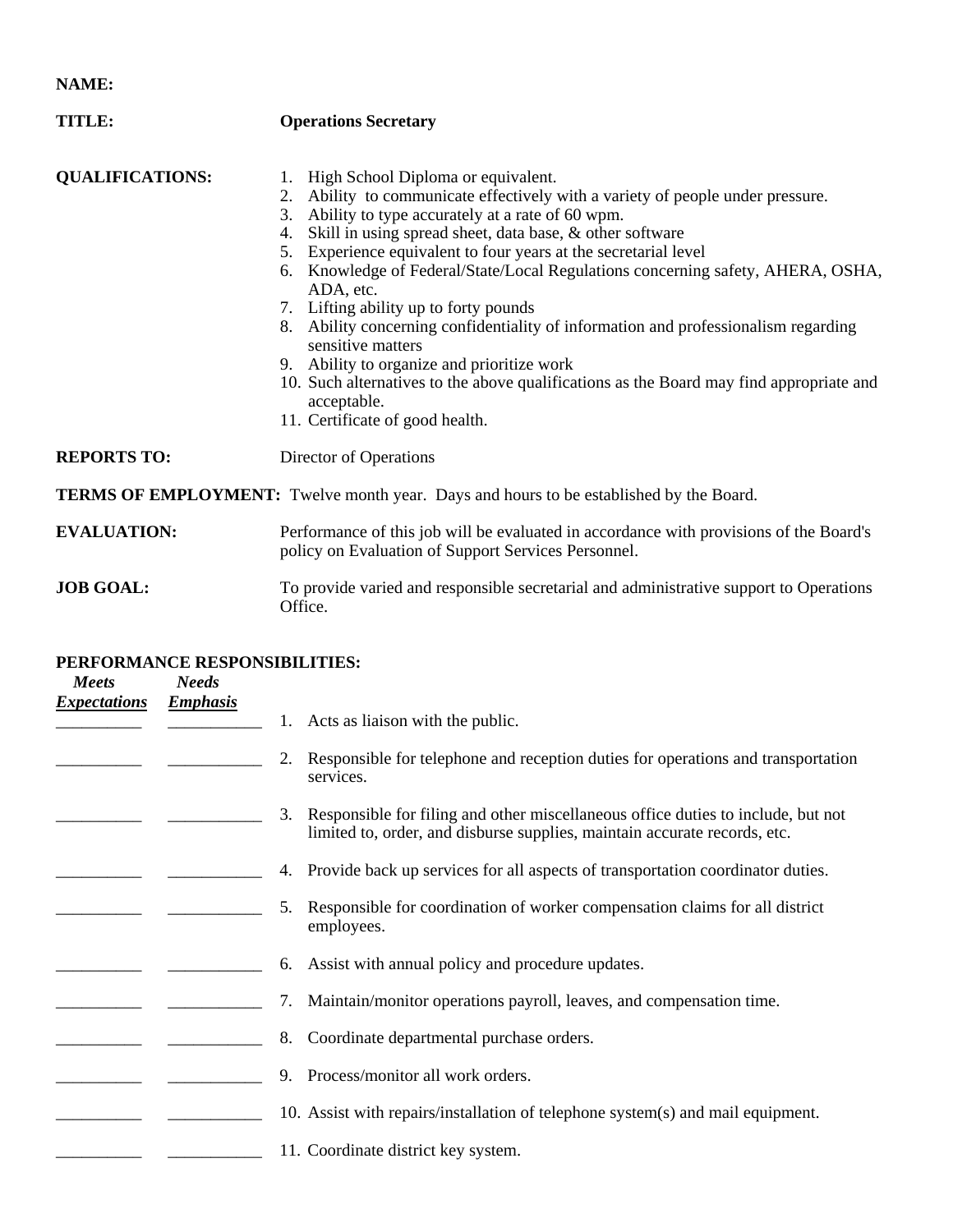| <b>Meets</b><br><b>Expectations</b> | <b>Needs</b><br><b>Emphasis</b> |                                                                                                                                                                 |
|-------------------------------------|---------------------------------|-----------------------------------------------------------------------------------------------------------------------------------------------------------------|
|                                     |                                 | 12. Assist in monitoring all OSHA, Americans with Disabilities Act (ADA), and<br>AHERA compliance regulations. Assist with annual policy and procedure updates. |
|                                     |                                 | 13. Work with Operations Director in monitoring and conducting employee training<br>programs.                                                                   |
|                                     |                                 | 14. Perform other duties as requested my immediate supervisor.                                                                                                  |
|                                     |                                 | Attendance                                                                                                                                                      |
|                                     |                                 | Punctuality                                                                                                                                                     |
|                                     |                                 | Dependability                                                                                                                                                   |
|                                     |                                 | Relationship with Other Personnel                                                                                                                               |
|                                     |                                 | Relationship with Students/Public                                                                                                                               |
|                                     |                                 | Quality of Work                                                                                                                                                 |
|                                     |                                 | Cooperation                                                                                                                                                     |
|                                     |                                 | Work Habits (Neatness, Speed, Etc.)                                                                                                                             |
|                                     |                                 | School Ethics (Confidentiality, Loyalty)                                                                                                                        |
|                                     |                                 | Other                                                                                                                                                           |

## **EVALUATION SUMMARY**

I believe that this employee's major strong points are:

| 3. |
|----|
|    |
|    |

\_\_\_\_\_\_\_\_\_\_\_\_\_\_\_\_\_\_\_\_\_\_\_\_\_\_\_\_\_\_\_\_\_\_\_\_\_\_\_\_\_\_\_\_\_\_\_\_\_\_\_\_\_\_\_\_\_\_\_\_\_\_\_\_\_\_\_\_\_\_\_\_\_\_\_\_\_\_\_\_\_\_\_\_\_\_\_\_\_\_\_\_\_\_\_\_\_